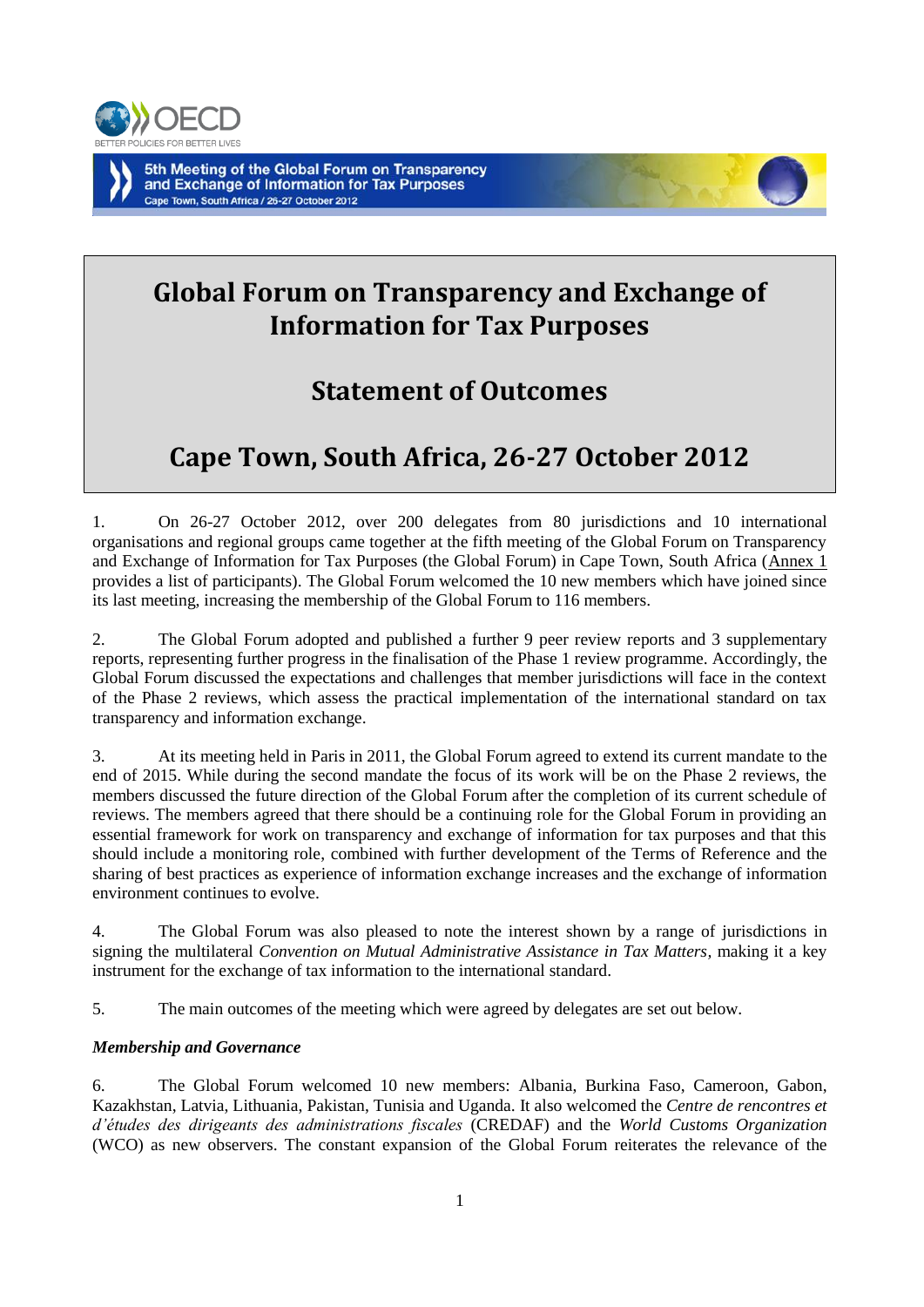



Global Forum's work and brings it closer to the ultimate goal of achieving a level playing field for transparency and exchange of information for tax purposes.

7. As the Global Forum will start its second mandate in 2013, the composition of the Steering Group and the Peer Review Group needed to be re-visited. As three new members joined the Steering Group last year, the meeting agreed on re-appointing the existing members of the Steering Group, including the Vice-Chairs, for a period of one year. Indonesia was designated to replace Australia, which stepped down from its roles in the Steering Group and Peer Review Group. Being a new member, Indonesia will be appointed for a period of two years. It was also agreed that further rotation of the Steering Group will take place in 2014 based on a rotation mechanism that will be developed next year.

8. With Australia stepping down from the Steering Group, Mr. Mike Rawstron's term will expire at the end of 2012. The Global Forum expressed its warm appreciation of Mr Rawstron's success in leading the Forum throughout its first mandate and wished him well for the future. The Global Forum designated South Africa (Mr. Kosie Louw) as the new Chair to take over from Australia at the beginning of 2013 for a period of two years.

9. Three new members, Indonesia, Norway and Spain, were appointed to the Peer Review Group for a period of three years, replacing Australia, Denmark and Ireland. Existing members and the Chair and Vice-Chairs were re-appointed for one year. In addition, it was agreed that Global Forum members may attend PRG meetings as observers in certain circumstances. Finally, an annual rotation mechanism would be implemented next year, based on the governance principles already agreed on by the Global Forum, to provide the opportunity to more Global Forum members to contribute to the work of the Peer Review Group.

### *Progress with the Peer Reviews*

10. The Global Forum adopted and published an additional 9 peer review reports (*i.e.* the combined reviews of Argentina and South Africa, and the Phase 1 reviews of Dominica, Marshall Islands, Niue, Russian Federation, Samoa, Sint Maarten and Slovenia. A further 3 supplementary reports - for Liechtenstein, Monaco and Uruguay - were adopted and published as well. As a result of the progress reflected in their supplementary reports, Liechtenstein and Uruguay, which earlier could not move to Phase 2, can now do so. After adoption of 88 reports, including 22 combined reports, there are now 14 jurisdictions which are unable to move to Phase 2. The progress with the peer reviews is also reflected in the Global Forum's 2012 Annual Report "Tax Transparency, 2012: Report on Progress", which was adopted by the Global Forum.

11. After almost three years, most of the members have undergone their Phase 1 review, and the Global Forum has recently launched the first stand-alone Phase 2 reviews, which assess the practical implementation of the international standard on tax transparency and information exchange. Members discussed the expectations and challenges for the Phase 2 reviews. The Global Forum members recognised the significance of Phase 2 reviews, which will eventually lead to ratings of jurisdictions on essential elements and an overall rating, and resolved to ensure that this sensitive exercise was conducted with equity, fairness and in a transparent manner.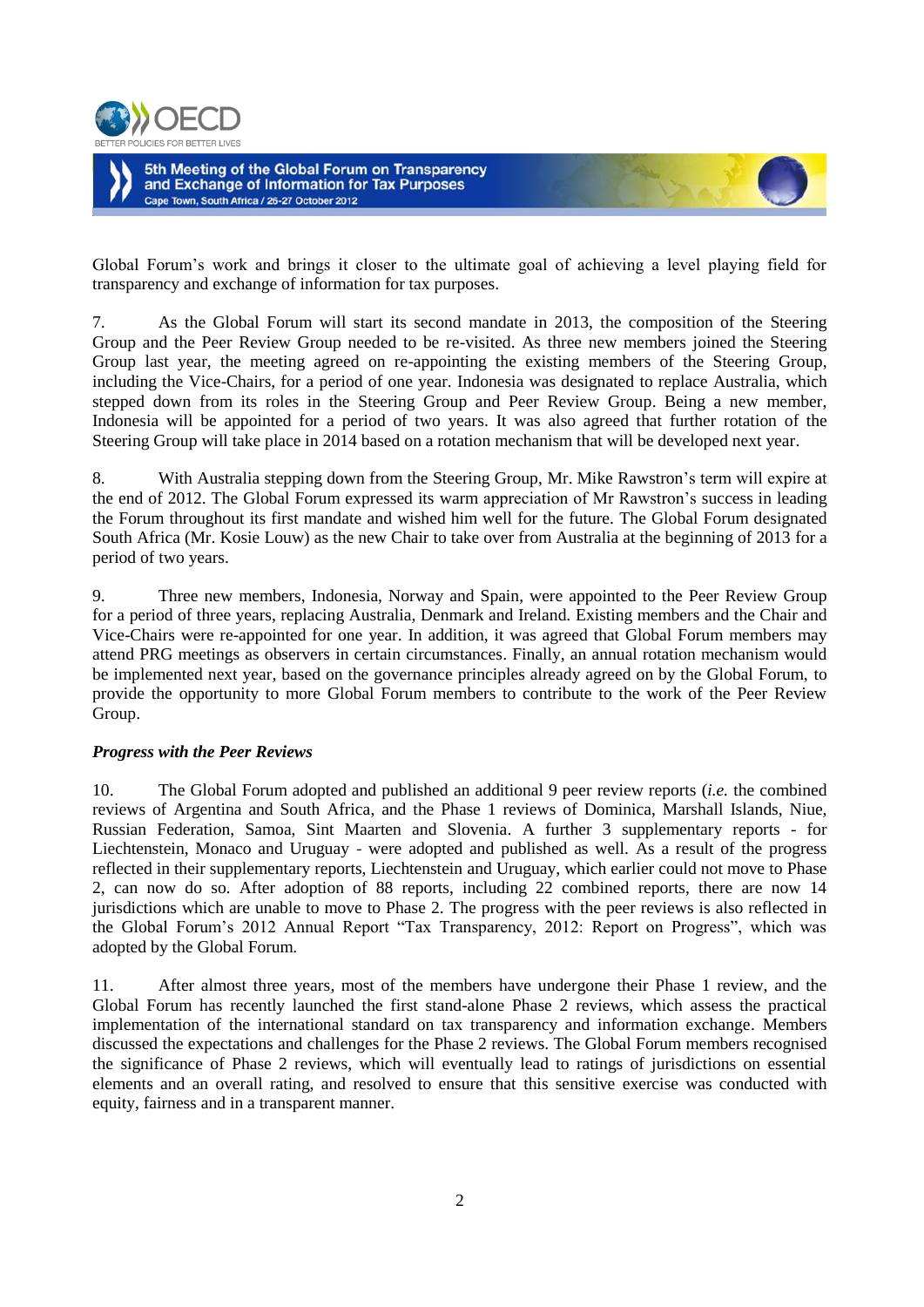



#### *Technical Assistance*

12. In response to a call from the G20, the Technical Assistance Coordination Platform was launched in February 2012. This platform, in the form of a secure website, is a tool to enhance coordination between providers of technical assistance in the field of tax transparency and information exchange, notably international organisations and development agencies and the recipient member jurisdictions. The Global Forum noted with satisfaction that the Coordination Platform has raised awareness of its work with these partners, providing them with access to relevant materials and alerting them to upcoming events and training seminars. However, the Coordination Platform has not yet reached its full potential, and all of the Global Forum's partners agreed that it should be developed further.

13. In accordance with the guidelines that were adopted at last year's Global Forum meeting in Paris, the Secretariat reported that over the last year, 58 requests for advisory services were received from 36 member jurisdictions. The Global Forum also welcomed progress in respect of the pilot projects for assistance in Ghana and Kenya, and noted the new requests for project assistance from 9 other member jurisdictions. Recognising the increasing demand for assistance, in particular from its newer members, the international organisations and development agencies were called upon to take the lead in delivering such assistance.

#### *Evaluation exercise*

14. As indicated in its initial mandate, the Global Forum completed an evaluation exercise, which was adopted at the meeting. This exercise concludes that the establishment of a peer review mechanism and subsequent completion of reviews on 88 jurisdictions in three years, is a significant achievement. The output is significant not only in terms of number of reports, but in terms of concrete results which can be clearly identified across a wide range of jurisdictions. Transparency is improving, strict bank secrecy for tax purposes is disappearing and bearer shares are being eliminated or measures put in place to identify their owners. Further, the possibilities for exchanging information have increased dramatically, with more than 800 bilateral information exchange agreements signed since 2009 and more countries signing the Multilateral Convention on Mutual Administrative Assistance in Tax Matters, which is now open to a potentially worldwide membership. All of this will have a significant deterrent effect on tax evasion, and in the course of the Phase 2 reviews the Global Forum will examine the practical impact of these changes.

### *Future direction*

15. At its meeting in Paris in October 2011, Global Forum members agreed to extend the mandate until the end of 2015. As the schedule of reviews currently does not go beyond the  $1<sup>st</sup>$  half of 2014, a discussion on the future direction of the Global Forum's work was held.

16. It was agreed that there should be a continuing role for the Global Forum in providing an essential framework for work on transparency and exchange of information for tax purposes. The Global Forum should further develop its monitoring role to ensure that the international standard is applied to the full extent by all jurisdictions. Its core focus should continue to be on the exchange of information. It should examine the Terms of Reference in the light of experience of the peer reviews and as the exchange of information environment continues to evolve. The Steering Group should further develop proposals in the light of the Global Forum's discussions in Cape Town.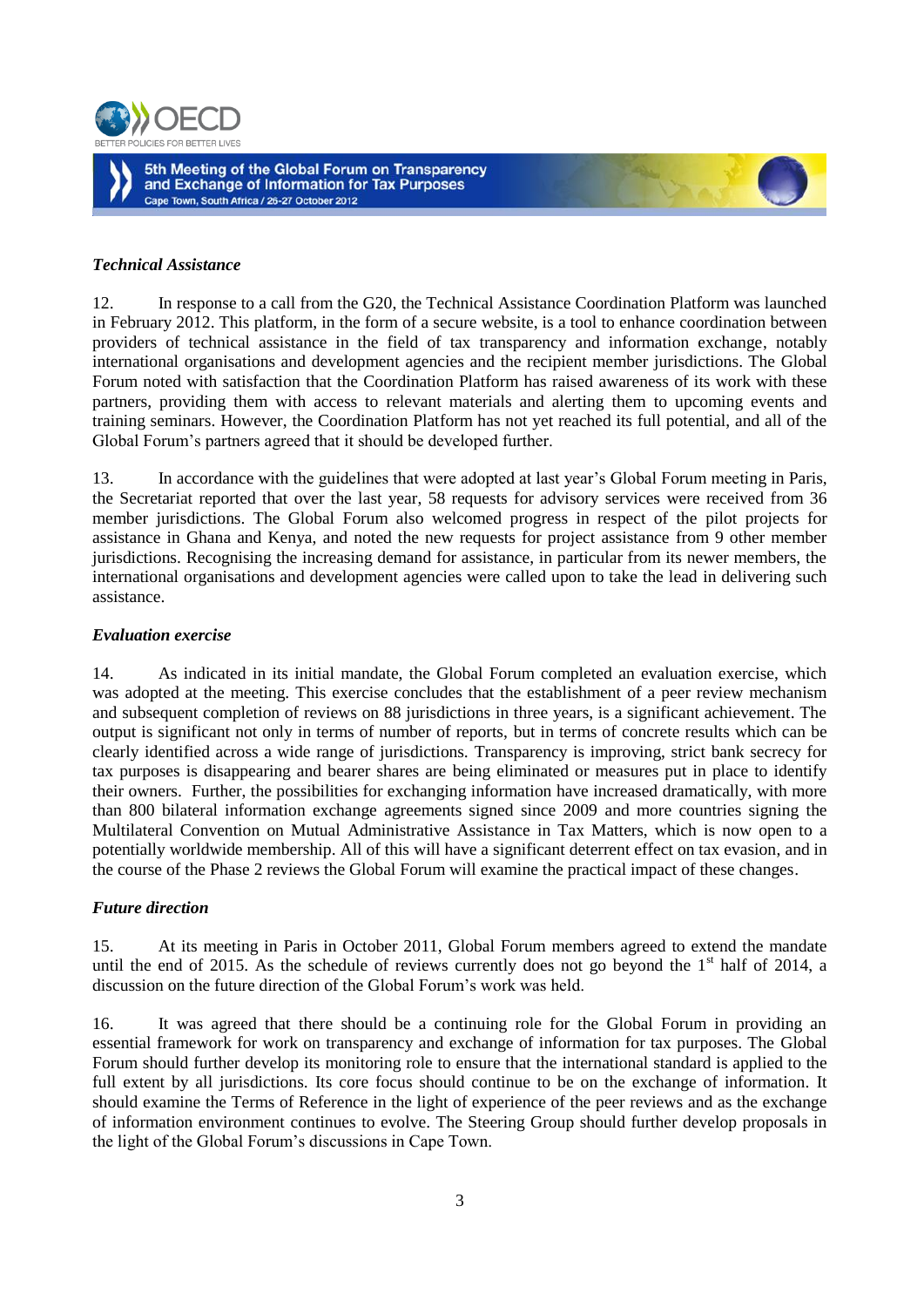



#### *Competent Authorities*

17. In May 2012, the Global Forum organised a successful meeting of competent authorities in charge of exchange of information, bringing together 186 delegates from 78 jurisdictions and 6 international organisations. Considering the outcomes of that meeting, the Global Forum welcomed the progress made in the development of a database of competent authorities, and adopted the joint Global Forum / OECD publication *Keeping it Safe: Guide on the Protection of Confidentiality of Information Exchanged for Tax Purposes*. The Global Forum agreed to hold the next meeting of competent authorities in the first half of 2013.

### *Budget*

18. An intermediate financial report for 2012 was considered and the Global Forum adopted the proposed budgets for 2013 and 2014. It was agreed that the members' contributions for both years will not be subject to an annual increase. The members also agreed on a policy to suspend and ultimately exclude members who do not pay their dues. A number of Global Forum members and observers are making voluntary financial contributions and assisting by seconding staff to the Global Forum Secretariat. During the year, Japan offered to provide a voluntary contribution to the Global Forum to provide assistance as well as training seminars to a number of Asian countries including Indonesia, Philippines, Thailand and Vietnam. The UAE agreed to host two training seminars by the Global Forum Secretariat in the MENA Region, the first of which will take place in November 2012.

#### *Next Steps*

19. Having considered its programme of work for the coming year, the Global Forum looked forward to the Phase 2 peer reviews, which will be a key focus of the Peer Review Group in 2013, together with the attribution of ratings for more than 50 jurisdictions that will have undergone Phase 2 or combined reviews by the autumn of that year. The Global Forum also recognised the continuing work that needed to be done with respect to the future direction of the Global Forum.

20. The Global Forum agreed that its next meeting will take place in October-early November 2013, and looks forward to offers by member countries to host the meeting. Finally the Global Forum thanked the government of South Africa for its generous hospitality.